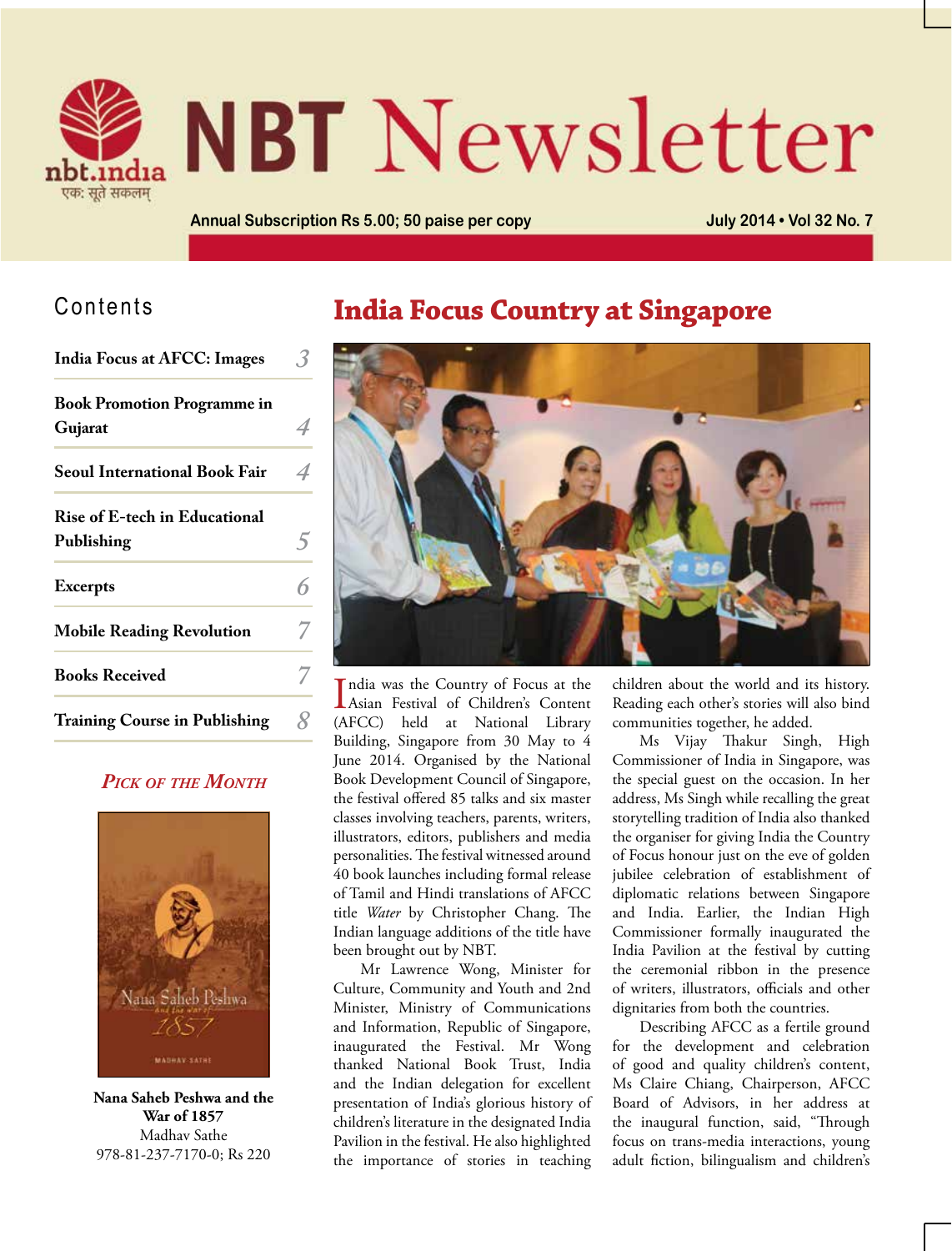



literary translation, this festival has made significant strides in priming a new generation of writers and content creators to tackle the goals with an eye for Asian content." The inaugural function of the festival was also attended by, Mr R Ramachandran, Executive Director, AFCC, festival director Kenneth Quek and Dr M A Sikandar, Director, NBT among other dignitaries.

AFCC 2014 provided a vibrant forum to Indian authors, illustrators and publishers to showcase India's



diverse and rich children's content and tradition of storytelling in different Indian languages since ancient times. The Indian presentation included a special exhibit of

over 200 recently published children's books in English, Hindi, Gujarati and Tamil, a set of specially curated panels displaying a visual journey of children's literature in India and illustrative elements including cut-outs of amazing legendary characters like Ganesha and Vyasa, Tenali Raman, Akbar-Birbal, Betal and Vikramaditya, the Blue Jackal, Gopal Bhand and R K Narayan's iconic character Swami from Indian mythology and storytelling



tradition. The panel discussions that were organised as part of Country of Focus presentation in the Festival on various themes included *A Brush with Creativity: My Colourful Story*, *What Girls are Doing in Our Stories: Gender Issues in Indian Children's Literature*, *Past Present Future: Reinventing Children's Literature*, *The Child in Me: My Writings*, *India in Pictures: Comics and Graphic Novels* and *Jungle Chat: Animals and Birds in Indian Children's Literature*. The speakers and moderators in these events included eminent authors, editors, publishers and illustrators, like Mr Arup Kumar Dutta, Ms Deepa Agarwal, Justice Leila Seth, Ms Atiya



Zaidi, Ms Navin Menon, Ms Manjula Padmanabhan, Dr Divik Ramesh, Ms Usha Venkataraman, Mr Subir Shukla, Mr Atanu Roy, Ms Sampurna Chattarji, Ms Nina Sabnani, Dr M A Sikandar, Ms Geetanjali Chatterjee, Mr Manas Ranjan Mahapatra, Mr S K Khurana and Mr Deep Saikia.

The event *Meet the Indian Literary Stars* followed by the *India Night* on 1 June 2014 created a pleasant forum of interaction between authors and illustrators from India and other parts



of the world. Mr S R Nathan, the sixth President of the Republic of Singapore and Ms Sim Ann, Minister of State, Ministry of Education and Ministry of

Communications and Information were the honoured guests on the occasion. The Indian cultural performance by Singapore Indian Fine Arts Society was an added attraction of the evening.

The delegation from NBT was headed by Dr M.A. Sikandar, Director. Other members of the delegation included Shri Debabrata Sarkar, Dy. Director (Art), Shri Deep Saikia, Asamiya editor, Shri Manas Ranjan Mahapatra, Editor, NCCL.

## **<sup>2</sup> NBT NEWSLETTER JULY 2014**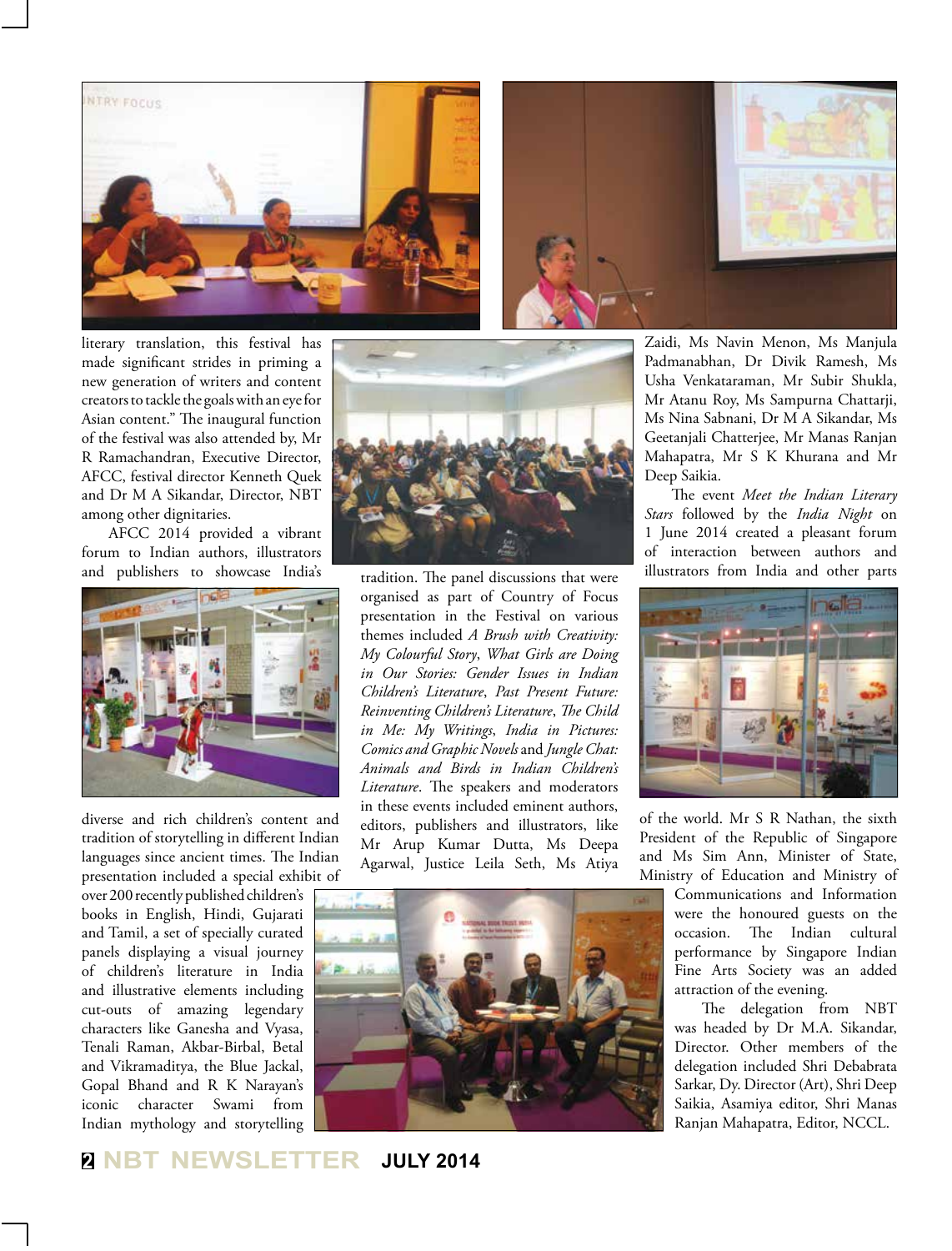## **India Focus at AFCC: Images**



**JULY 2014 NBT NEWSLETTER <sup>3</sup>**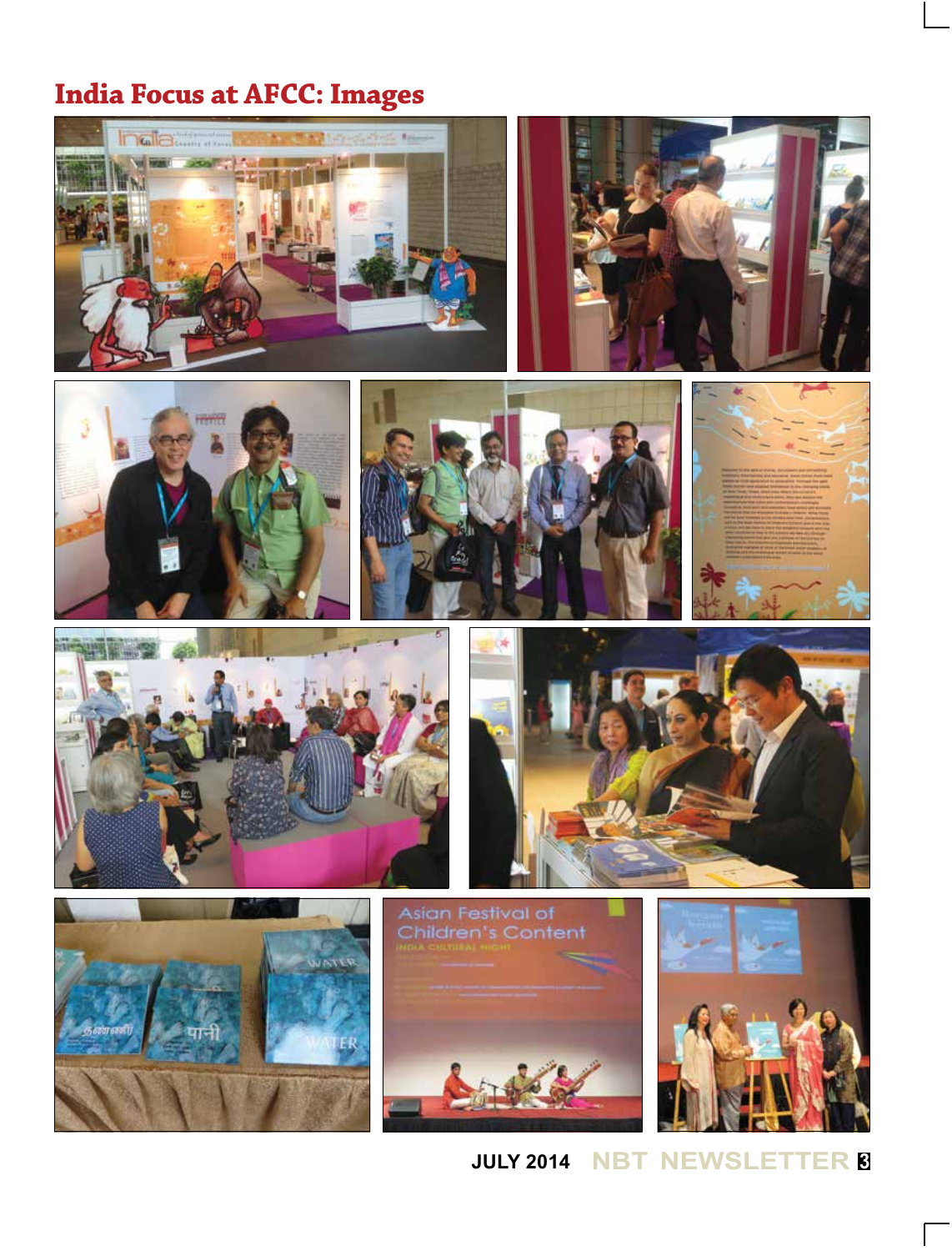## **Book Promotion Programme in Gujarat**

A special book promotion<br>
programme was organized by NBT India in association with Gujarat Hill Council, in the tribal districts of Dangs, Navsari and Valsad in Gujarat from 12 to 18 June 2014. A NBT Mobile Book Exhibition van travelled with a select exhibit of books across schools, colleges and other institutions in various parts of these districts.

Among the many

programmes held were two workshops on 'Story Writing and Telling Art' for teachers and 'Drawing Illustration' for children held at Valsad on 18 June. Well-known author for childern's books Ms. Jagruti

Ramanuj and illustrator Shri Siddharth ramanuj were resource-person to the workshops, respectively. The workshop was organised in collboration with ARCH. Ms. Naheda Shekh was the resource-person to the children's activity programmes.

Besides, a seminar on 'Book

## **Seoul International Book Fair**

ne of the largest book events<br>in South Korea, the Seoul<br>national Book Fair was in South Korea, the Seoul International Book organized from 11-22 June 2014 at the Convention and Exhibition Centre, Seoul, South Korea. About 370 publishers from 23 countries participated at the fair. The theme of the Fair was 'See the world through books, envision the future with books'.

Inaugurating the Fair, Mr. Yoo Jinryong, Minister of Culture, Sports & Tourism, South Korea said, "The Korean government will continue to provide various policy support measures to back the publishing industry so that it can serve as a stepping stone to lead to an era of creative industries and cultural enrichment. I hope this book fair will provide an opportunity for the peoples of the world to communicate and understand each other through books." The Sultanate of Oman was the Guest



Promotion in Tribal Areas' was held in Bhinar (Vansda) on 15 June where the speakers from various communities participated.

Former Maharaja of Vansda Shri



Digvirendrasinh Solanki inauguarated the seminar and Shri Ranchhod Shah, eminent educationist of Bharuch delivered the keynote address. Speakers included Shri Dahyabhai Vadhu, Dr. Madhukar padvi, Dr. Daxa Vyas, Dr. Vikram Chaudhri, Dr. Dilip Gamit, Shri Dhirubhai Patel, Shri Kulin Patel, Shri Yogesh Bhatt and Shri Jitendra Vasava. Shri

Kalyanjibhai Patel, eminent social activist, presided over the seminar.

The seminar was organised in collaboration with Bahadurbhai Patel Smarak Samiti. Shri Parsottambhai Patel, Secretary of the Samiti welcomed the gathering and Shri Ramanlal Patel, Vice-president of the Samiti presented the concluding remarks in the seminar.

Shri Bhagyendra Patel, Asstt. Editor (Gujarati) and Book Promotion Officer (Gujarat, Dadra Nagr Haveli & Diu) cordinated the programme.



of Honour Country at the Fair. Besides an exhibit of books from Oman, the presentation included exhibition on Omani tradition and accessories, cultural programmes including a concert by the Royal Oman Symphony Orchestra and a henna station were people could experience the decorative body dye, traditionally used by Arab women.

Besides, marking the 130 anniversary of the Korea-Italy dilomatic relationship, Italy was honoured as a Culture Focus Country.

Many literary programmes were held during the Fair. These included "Meet With Authors", a "Humanities Academy," and a "Book Mentor Program".

The National Book Trust, India participated at the Fair with a collective exhibit of around 150 titles brought out by publishers from across the country. The NBT stall drew a huge crowd of visitors including writers, translators,

illustrators, publishers and booklovers. They showed keen interest in the display and particularly on Indian culture, Buddhism and books on and by Tagore and Gandhi.

Besides, the NBT is also in talks with the Institute of Indian Studies, an organization of Korean writers and translators, for possible collaboration to publish Indian books in Korean.

Shri Dwijendra Kumar, Asst. Editor, represented NBT at the Fair.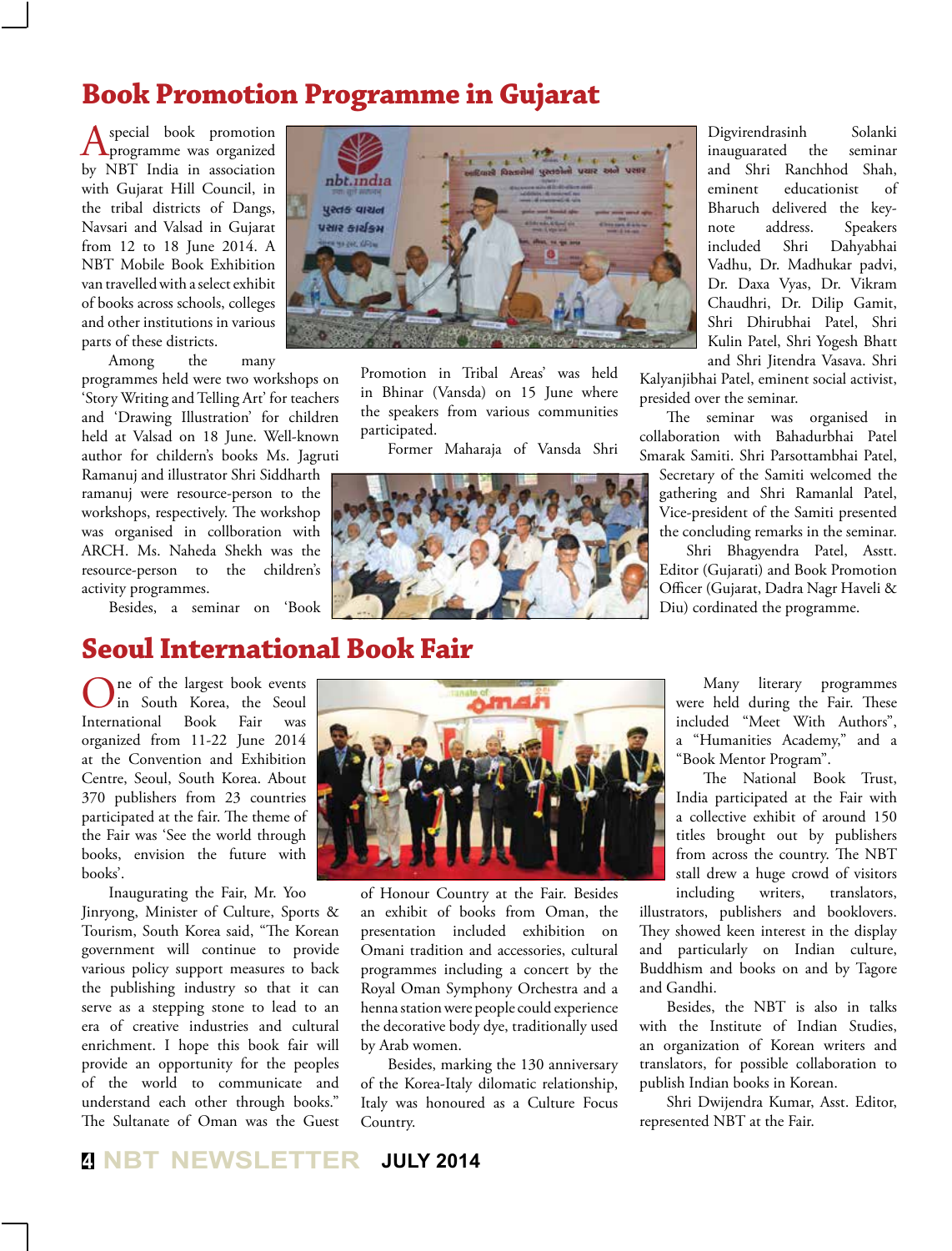## **Rise of E-tech in Educational Publishing**

There is a huge shift in the way<br>education is now being imparted to children. The traditional way of chalk and board has given way to Smart Boards, interactive CDs, Web portals, etc., which teachers say makes study more studentoriented. Realizing this revolutionary shift in the education system today, children's publishers in India, especially textbook publishers, are quickly banking on this opportunity.

To understand this market, the NBT Newsletter team spoke to some of the publishers at the New Delhi World Book Fair 2014.

"When they sell textbooks to schools, the first question put to them is whether the books are inclusive of CDs or not," said Shri Kailash Balani, Director, Balani Infotech,

"We realized the importance of this demand long back. We are the pioneers in this field. Our books with CDs came into the market way back in 1999," said Shri Rajesh Gupta, Director, Millennium Booksource Pvt Ltd. "The human brain registers images faster than words", he added. He was of the opinion that pictures attract children than the lengthy texts, so Millennium comes out with books with interactive CDs, which communicate to the children through images, animation, sound, and so it becomes easier for them to grasp the chapter in the book.

Shri Sanjiv Chawla, Vice President-Exports, Orient Blackswan, said that CDs with textbooks is more a necessity now. "With Smart Boards introduced in schools nowadays, these interactive tools warm up the child to the chapter in the



text and help them to grasp it better. Children being quite tech-savvy these days, such tools appeal to them better", he added.

Speaking on the same lines, Rakhi Karn, PR-Assistant from Sterling Publishers, said that the youth today wants crisp information, and being comfortable with technology, they identify with e-tools quickly than the traditional textbooks. Whereas, Ramesh

Kumar, Marketing Manager from MBD Books said that CDs are here to stay; they have a longer lifeline than the regular books.

Shri Aman Bhandhari, Director Edit One International, who provides e-support for publishers in making CDs, DVDs, animation books and interactive platforms; said that the business has been good as lots of publishers from around the country and world approach him to develop the soft and interactive version of their textbooks as well as educational and story books.

Taking a different view on the rising demand for CDs, Shri Rohit Jain, Director VK Global Publishers and Shri Nikhil Jain, Manager-Sales & Marketing, FK Publications, were of the opinion that it is just a trend; only 10 per cent children would actually be using it. They also reiterated the fact that every school asks for books with CDs, so to be in the market, every publisher has to meet the demand. "However, our CDs are a little different than the other publishers; we don't give the

> exact replica of what is in the book, because the CDs should actually supplement the textbook. So we give practice exercises, quizzes, fun facts, etc. in our CDs, based on the chapters in the book".

In line with this argument, Shri Prakash Sharma, Marketing Head, Rachna Sagar, Hall 10, also felt that there is no actual use of CDs. "It is just a trend, only 10 to 20 per cent children are actually using them". He said that since there was lot of



competition in the market, and there was demand for such tools, they too have to match up to it, as do other publishers.

However, everyone agreed that the traditional books are going nowhere. The CDs may have been in demand and may even continue to be so, but the demand for books can never go down. "And that is because it is this love for books which shows the way people are buying books and we publishers are doing brisk business in every World Book fair", was the common refrain.

#### **NBT India in E-book Market**

National Book Trust, India has already entered into the e-book market with the launch of two titles during the New Delhi World Book Fair. In furthering its programme, NBT India will be converting about 300 best-selling titles into e-books.

Taking into consideration of the Indian diaspora, initially the e-books will be brought out in English, Hindi, Gujarati, Bangla, Marathi, Tamil, Telugu and Malayalam, and gradually in all Indian languages. The books will soon be available on NBT e-store.



**JULY 2014 NBT NEWSLETTER <sup>5</sup>**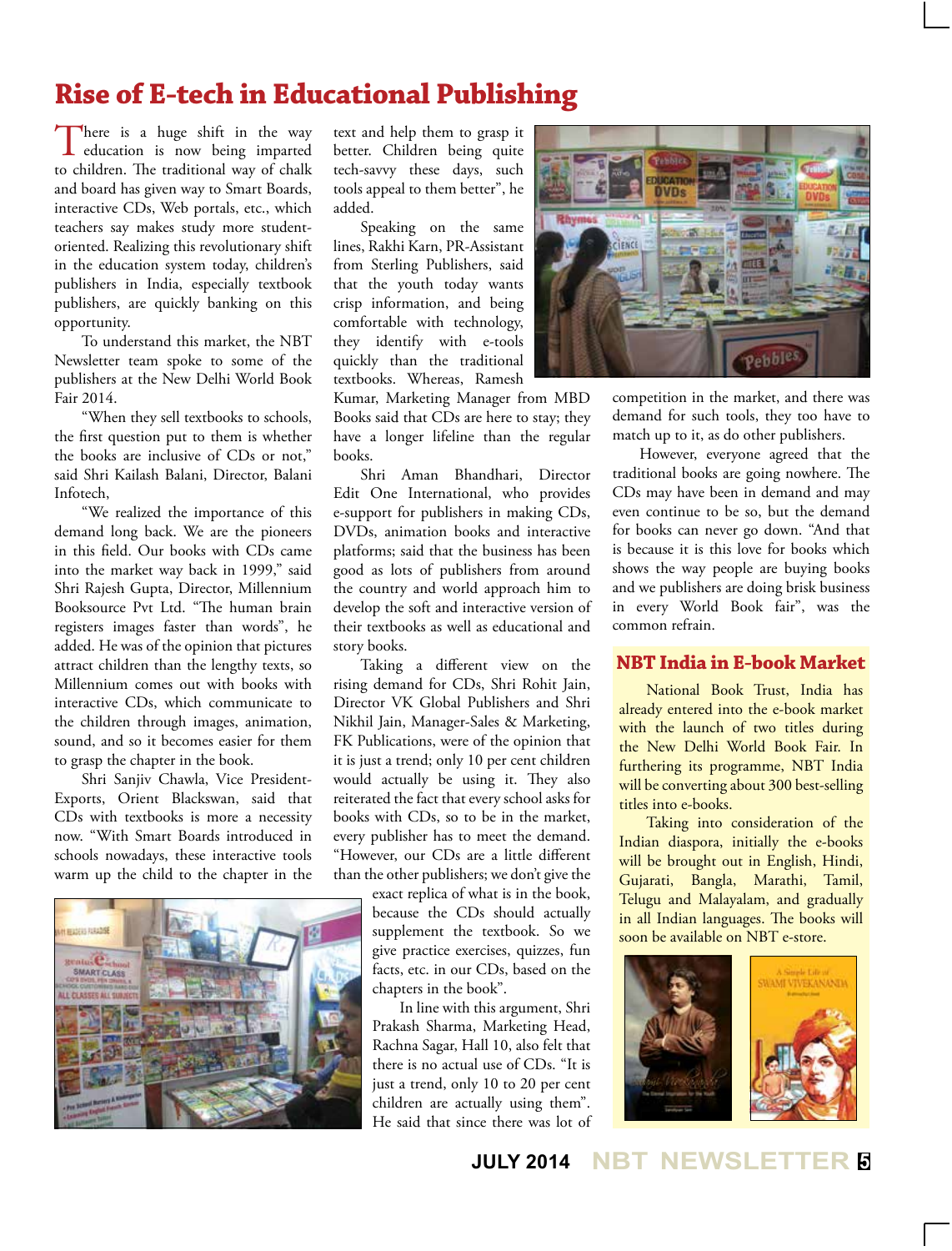## **Excerpts**

*NBT India has recently published*  Puppets in India and Abroad, *written by Sampa Ghosh and Utpal K. Banerjee. Herein reproduced is an exerpt from the chapter 'Distribution of Puppets'. - Editor*

In the Independent India, Five-Year<br>Plans were a central part of the new Plans were a central part of the new government's social vision to deal with the country's social problems. As part of the effort, the government set up the Song and Drama Division that would employ traditional theatre and puppetry groups to popularize the Five Years Plans. Under the Ministry of Information and Broadcasting (I & B), the Song and Drama Division set up nine regional centres and nine subcentres in different states. Realising the need for a broader approach, the Field Publicity Unit was set up by the Ministry of I & B in 1953. It has 258 field units and 28 regional offices. This time the focus was teaching rural Indians about national integration, secularism, communal harmony, commitment to democracy, eradiction of backward social problems such as dowry, child marriage, and drug and alcohol abuse. As the project was a mammoth task and under-funded, it seemed have failed. But India was the first country among third world that first used traditional folk artists for development function.

During 1966 to 1977 and from 1980 to 1984, the periods of government under Indira Gandhi, puppet was used to spread the message of family planning. In 1970, UNESCO also motivated govt to use puppetry in population control. Many government-run organisations like Life Insuarance Corporation and Dairy Foundation hired 'Literacy House' to perform large number of shows. Government banks also engaged Rajasthani traditional puppeteers to show to promote different saving scheme to village people.

Indian Council for Cultural Relations (ICCR) was established in 1950 by Maulana Abul Kalam Azad with central and regional offices in India, and Indian Cultural Centres abrad. Puppeteers, both tradional and modern, have been sent abroad by ICCR to participate in international festivals and conferences and also provides scholarships to attend training programmes in overseas.

Sangeet Natak Akademi (SNA) was estabished in 1953 under the Department of Culture.They also help traditional puppeteers to continue within their professions, helping them to train their children and to buy equipment. State Sangeet Natal Akademies support their own region's performing artists. SNA gives grants to individual puppeteers and group, give award to the famous puppeteers, documents the puppet plays, conducts puppet workshops in different places, and arranges puppet festivals all over the India. Central Sangeet Natak Akademi, New Delhi under its scheme of promotion of traditional arts, have been sponsoring puppet performances and puppet festivals. The Akademi also has a large collection of puppets; small part of which is displayed in its galleries. SNA has now opened a puppetry training unit to arrange different puppet workshops under famous puppeteers.

Seven Zonal Cultural Centres (ZCC) was established in 1985 by Prime Minister of India. These centres have been set up cutting across the territorial and linguistic boundaries, reflect and project not only



**Puppets in India and Abroad** Sampa Ghosh and Utpal K. Banerjee 978-81-237-7136-6; Rs 330



Suresh Dutta, Director, Calcutta Puppet Theatre

the uniqueness of forms and culture of the participating states but also their linkages with each other as part of a composite Indian culture. These Zonal Cultural Centres were located away from the state capitals. Institutionally each centre has a complex which includes galleries for exhibitions, facilities for performing arts, auditorium, archives and library etc. They organise cultural exchange programmes between Zonal cultural centres. Arrange workshops on puppets.

Centre for Cultural Resources & Training (CCRT) arranges workshops all over India for in-service teachers from government and governmentaided schools, awarded teachers, makes documentation, and publish folders on puppets. They also award scholarships to the students under the ages 10-14. Indira Gandhi National Centre for the Arts (IGNCA) also documents and arranges shows and workshops on puppetry.

NGOs have been using puppetry as a means of sprerading their messages. They use both traditional and contemporary puppeteers for their programmes. Some NGOs have their own puppet group. They organise workshops and trained field workers.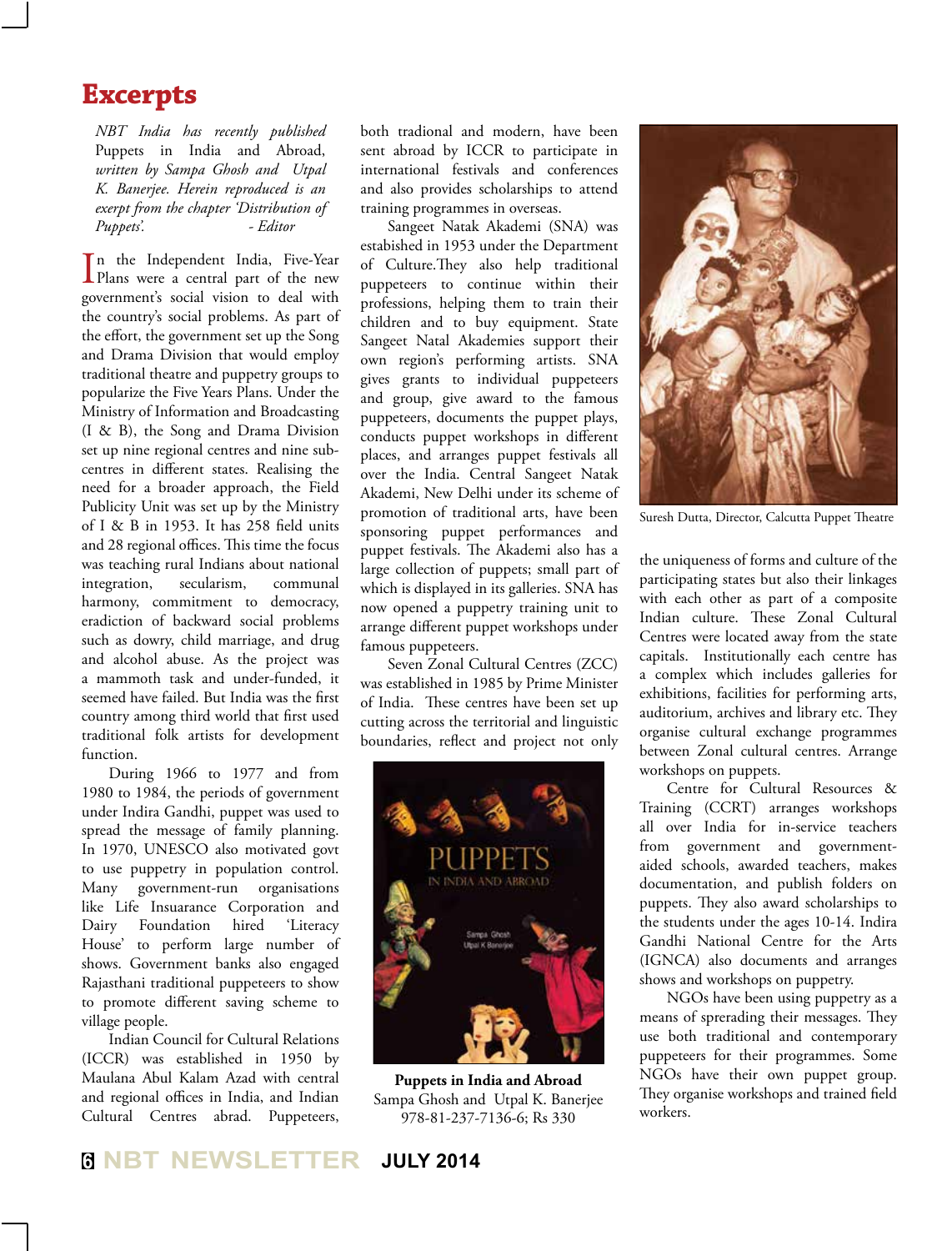## **Mobile Reading Revolution**

Are smart phones ushering in the next major shift in the way we read content. Or so it seems. According to a year long study, one of the largest of its kind, conducted by UNESCO, found that adults and children are increasingly reading books and stories on their phones. It points to a 'mobile reading revolution' among the masses.

The study was conducted by UNESCO in partnership with Worldreader – a global not-for-profit organization that works to bring digital books to readers around the world, and Nokia, in seven countries. There were Ethiopia, Ghana, India, Kenya, Nigeria, Pakistan and Zimbabwe. The study found that 62 percent of respondents are reading more, thanks to the mobile phones, which is now revolutionizing the way we read books. Almost one in three said they read to children from their phones and 90 percent said they would, in future, be spending more time reading on their smart phones.

The report further shows that "mobile

## **Books Received**

Law & Reality, Justice Devi Prasad Singh; Universal Law Publishing Co. Pvt. Ltd., C-FF-1A, Dilkush Industrial Estate, G.T. Karnal Road, Delhi-110033; 978-93-5035-391-2; Rs 495



The book contains chapters dealing with certain burning issues which the country is facing today. Some of the important topics include: What is corruption and how it severely affects the

society? Whether the Government have right to keep a matter pending with regard to sanction of presecution under section 10 of the Anti Corruption Act? The book also discusses female foeticide, sexual abuse of child, legislative overruling, Right to Information Act, terrorism, mediation in commercial and matrimonial dispute, state's focus on water conservation, safe drinking water and sanitation programme, etc.



reading represents a promising, if still under-utilized, pathway to text" and can "help people, develop, sustain and enhance their literary skills. According to a Press Information Bureau, Government of India release, India is the second-largest mobile phone user, second only to China, in the world. With over 900 million users, it accounted for 10% of the world's online population in 2011. This informs us, and to a certainty on the high awareness of e-Publishing and e-Books among readers.

**Many Faces of Women: Celebrating Women in Sketches**, Usha Deo; Promilla & Co. Publishers, C-127, Sarvodaya Enclave, New Delhi-110017; 978-93-82337-06-5; Rs 950



An illustrated book, by the author herself, this is a celebration of women and women empowerment womanhood and a woman's trials and tribulations, and much more. Women should

be encouraged to face the challenges in life, stand up for the weak and vulnerable and society should give women the right to live with dignity and freedom. The book ignites a spark amongst one and all to join hands to help men and women to connect with one another, to emerge victorious. As one browse through the pages, study each face and look into the eyes of the characters, one would see a bit of himself/herself.

This is most revealing among students, a large number of them who read many text and reference books that are freely available as PDFs.

World over, the UNESCO pointing to a data from the UN, shows that of the seven billion people on earth, more than six billion now have access to a working mobile phone. An interesting observation by the Survey is that mobile reading is a major tool of empowerment for women. In developing countries the most active readers are women, the survey points out, where "women spend an average of 207 minutes per month reading on their mobile phones compared to men's 33 minutes".

Industry watchers in India say they are witnessing a major shift in reading. The e-readership, whether on laptops, tablets or smart phones, out there is huge and publishers would like to tap this emerging market. Convenience, affordability and also lack of access to books have in a way contributed to this revolution.

**Employer's Rights under Labour Laws**; H.L. Kumar; Universal Law Publishing Co. Pvt. Ltd., C-FF-1A, Dilkush Industrial Estate, Delhi-110033; 978- 93-5035-410-0; Rs 395



This revised edition is enriched with abundant material distributed in several chapters with appropriate models and precedents. The table of cases will bear the testimony that the case laws have been updated

as far as possibly incorporating recent decisions of the Supreme Court and the High Courts. Each chapter deals with a specific subject and is prefaced with adequate exposition of the legal principles involved and suitable guidelines have been indicated with a view to their practical application. The book will be of immense assistance to the members of the legal profession and the employers to know their rights particularly under labour laws.